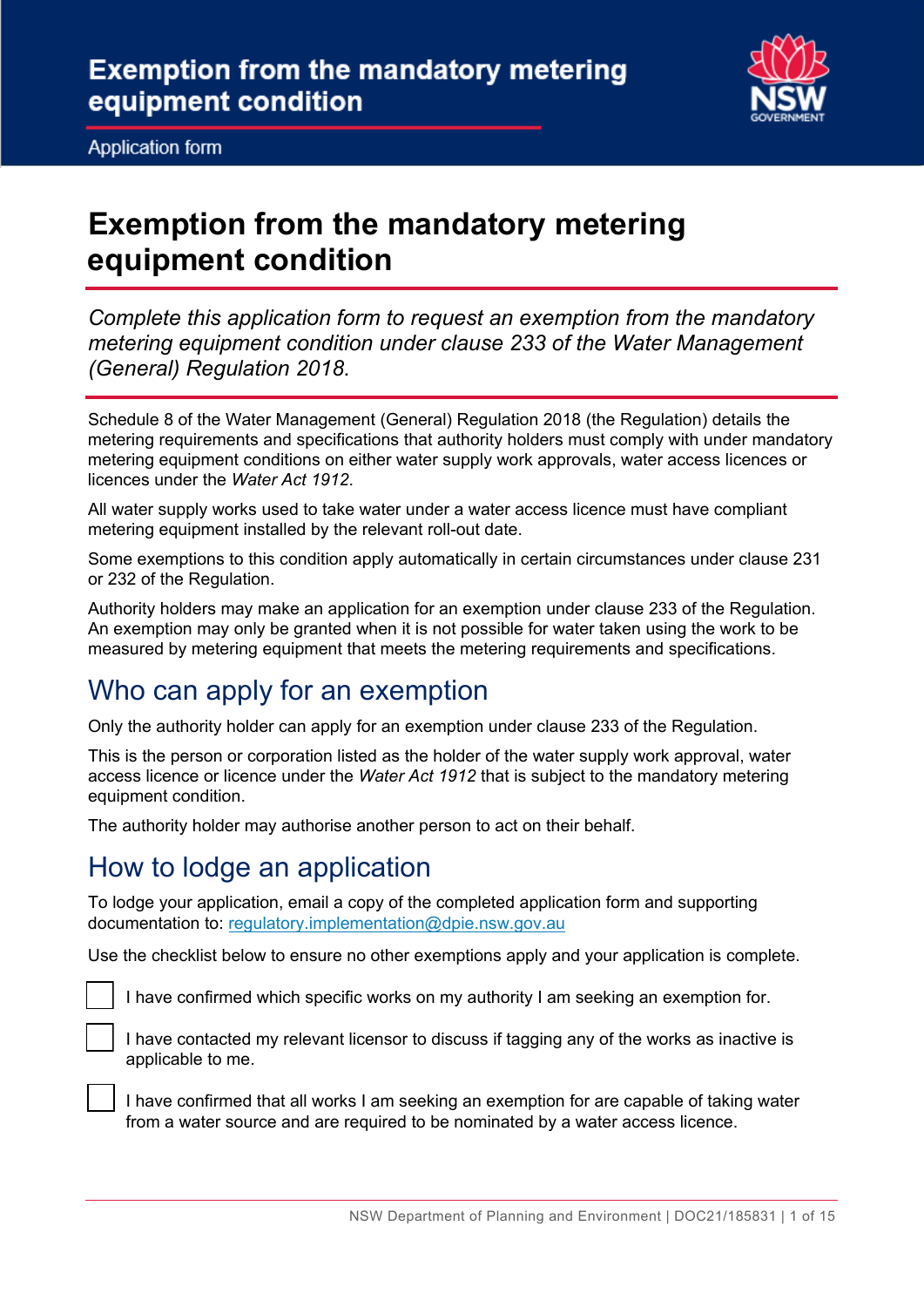

#### Application form Application form

I have confirmed that my works are not:

permanently exempt from the new metering requirements under <u>clause 231 of [the Regulation](https://legislation.nsw.gov.au/view/html/inforce/2021-06-25/sl-2018-0480?query=VersionSeriesId%3D%22d18a49a2-03f1-4ada-b6b7-32247f342e32%22+AND+VersionDescId%3D%228eb57952-19ac-4aac-89d8-8a3d7aa9c07a%22+AND+PrintType%3D%22reprint%22+AND+(VersionDescId%3D%228eb57952-19ac-4aac-89d8-8a3d7aa9c07a%22+AND+VersionSeriesId%3D%22d18a49a2-03f1-4ada-b6b7-32247f342e32%22+AND+PrintType%3D%22reprint%22+AND+Content%3D(%22in+connection+with%22))&dQuery=Document+Types%3D%22%3Cspan+class%3D%27dq-highlight%27%3EActs%3C%2Fspan%3E%2C+%3Cspan+class%3D%27dq-highlight%27%3ERegulations%3C%2Fspan%3E%2C+%3Cspan+class%3D%27dq-highlight%27%3EEPIs%3C%2Fspan%3E%22%2C+Search+In%3D%22%3Cspan+class%3D%27dq-highlight%27%3EAll+Content%3C%2Fspan%3E%22%2C+Exact+Phrase%3D%22%3Cspan+class%3D%27dq-highlight%27%3Ein+connection+with%3C%2Fspan%3E%22%2C+Point+In+Time%3D%22%3Cspan+class%3D%27dq-highlight%27%3E25%2F06%2F2021%3C%2Fspan%3E%22#sec.231)</u>,

or

listed as 'inactive' on my authority under <u>clause 232 of the Regulation</u>.

 visit [Governance -](https://www.industry.nsw.gov.au/water/licensing-trade/governance) Water in New South Wales (nsw.gov.au) If you need help, please contact your relevant licensor. For information on who your licensor is,

 I have contacted a duly qualified person and obtained advice on whether the water taken using the work can be measured by metering equipment that meets the metering requirements and specifications.

For more information refer to the NSW [Non-Urban Water](https://www.industry.nsw.gov.au/__data/assets/pdf_file/0017/312335/nsw-non-urban-water-metering-policy.pdf) Metering Policy

## **Help**

For help, please contact the Department of Planning and Environment at: [regulatory.implementation@dpie.nsw.gov.au](mailto:regulatory.implementation@dpie.nsw.gov.au)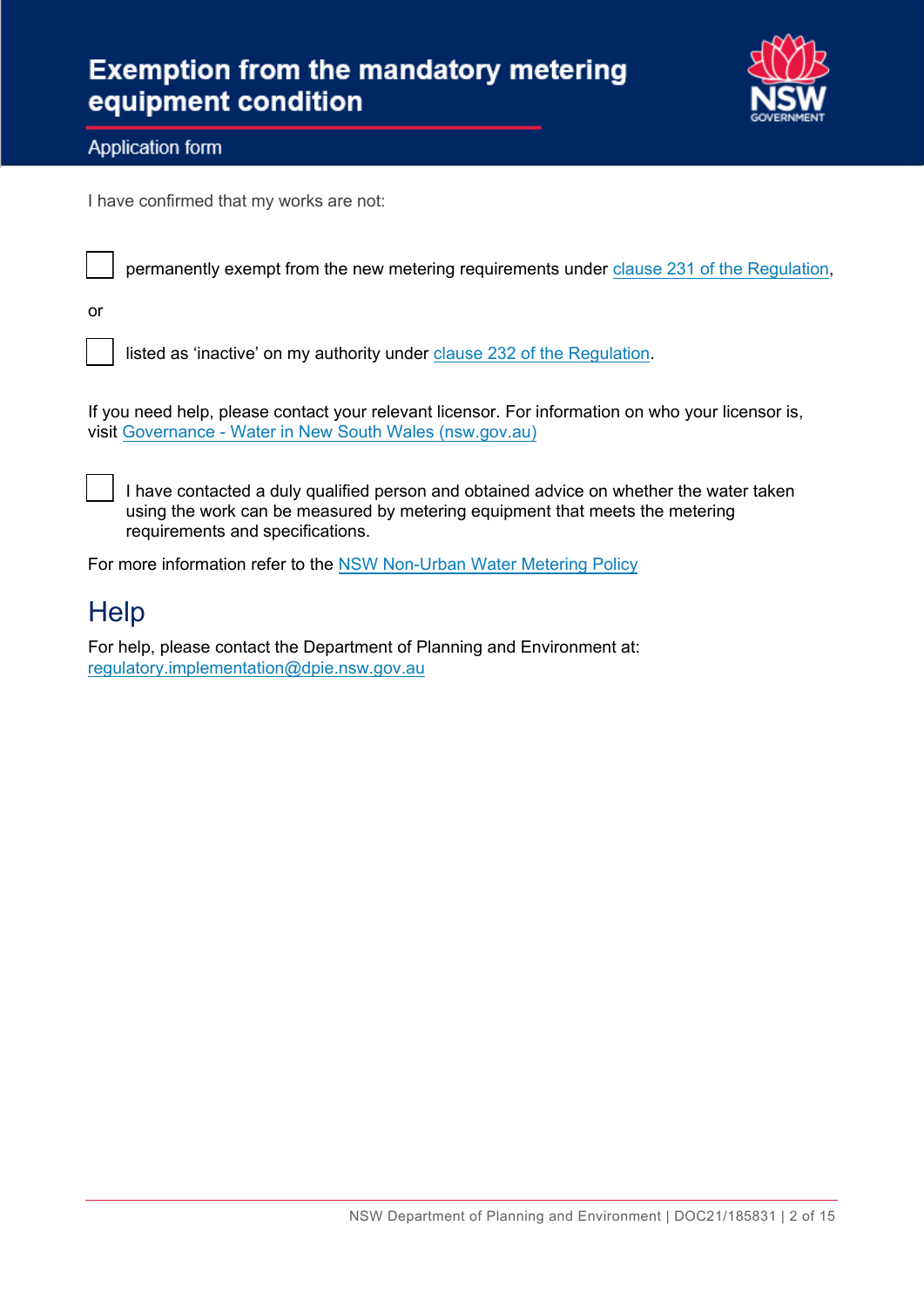

#### Application form

## Section  $A$  – Applicant details

#### **List all holders of the authority as applicants. Select only one applicant to be the contact person for the application.**

 and attach them to this form. If there are more than 4 applicants, photocopy or print multiple copies of this page, complete them

Applications made by a corporation must be signed by 2 directors, or 1 director and 1 company secretary, except in instances where there is a sole director who is also the sole company secretary.

#### Applicant 1

Full name

Company (if applicable)

This applicant is the contact person for the application,

#### Applicant 2

Full name

I

Company (if applicable)

This applicant is the contact person for the application,

#### Applicant 3

Full name

Company (if applicable)

This applicant is the contact person for the application,

#### Applicant 4

Full name

Company (if applicable)



This applicant is the contact person for the application,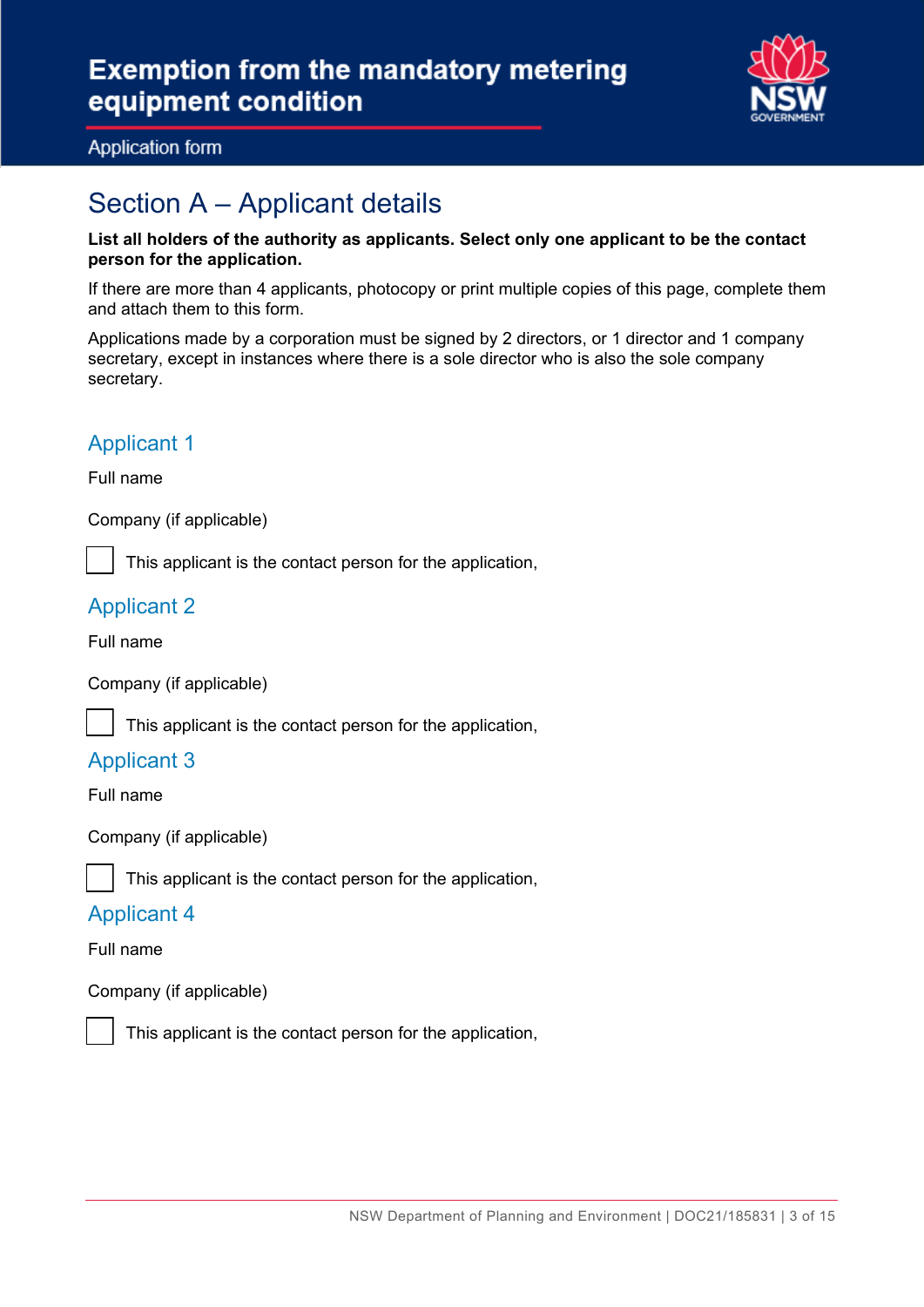

Application form

# Application form<br>Section B – Contact person for application

**Please provide the contact details for the authority holder who is the contact person for the application. This is the person who will be contacted by the department in relation to the application, they do not need to be the authority holder, but if that is the case must have the authority holders' consent to act on their behalf.** 

| additionly holders consent to act on their beham. |
|---------------------------------------------------|
| Title                                             |
| Family name                                       |
| Given name(s)                                     |
| Company                                           |
| <b>ACN</b>                                        |
| Postal address                                    |
|                                                   |
| Town                                              |
| <b>State</b>                                      |
| Postcode                                          |
| Preferred phone / mobile                          |
| Alternative phone / mobile                        |
| Email address                                     |
|                                                   |
|                                                   |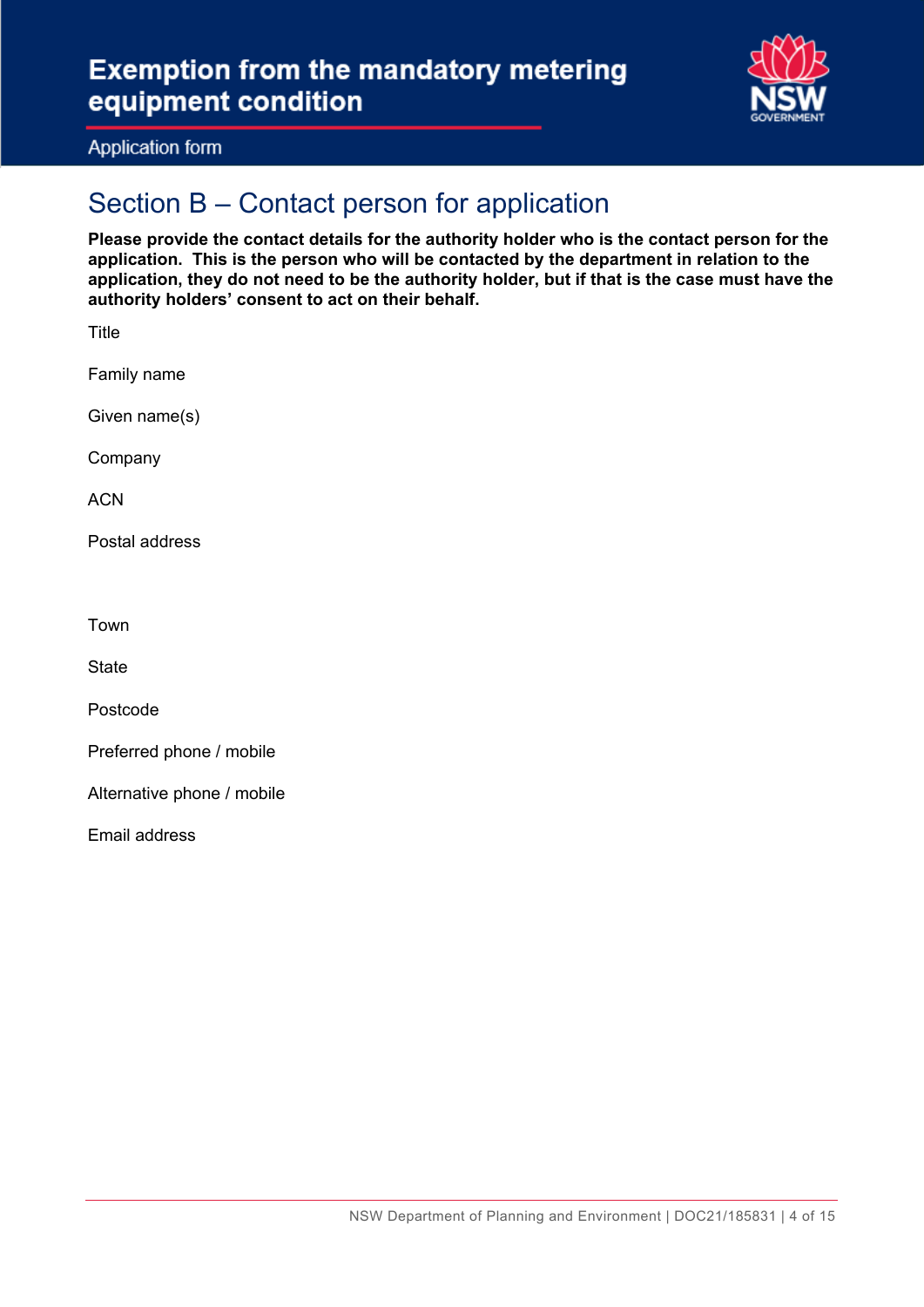

Application form

## Section C – Type of authority subject to the mandatory metering equipment condition

Application form<br>
Section C — Type of authority subject to the mandatory<br>
What type of authority is the water supply work authorised by? Specify the reference<br>
mumber of the authority. Does the application relate to a WAL **What type of authority is the water supply work authorised by? Specify the reference number of the authority. Does the application relate to a WAL or water access licence or does it relate to a works approval? Please provide any relevant reference numbers below** 

Approval number

Access licence number

Water Act 1912 licence number

## Section D – Water Access Licence

**Only complete this section if the type of authority subject to the mandatory metering equipment condition is a water access licence.** 

**What is the reason the water supply work does not have a water supply work approval (which means the mandatory metering equipment condition has been applied to the water access licence)?**



the Petroleum (Onshore) Act 1991

The work is part of state-significant development or state-significant infrastructure under the Environmental Planning and Assessment Act 1979

## Section E – Works for which exemption sought

#### **Is this exemption sought for all works listed on the approval?**

Yes, this exemption is sought for all works listed on the approval

No, this exemption is sought for only a specific work listed on the approval

#### **Please provide an overall site map or combined site map which clearly identifies the location(s) of the water supply work in relation to the property.**

 **and photocopy this page if the application applies to more than 3 works. Please complete the details below for the works to which the application applies. Print off**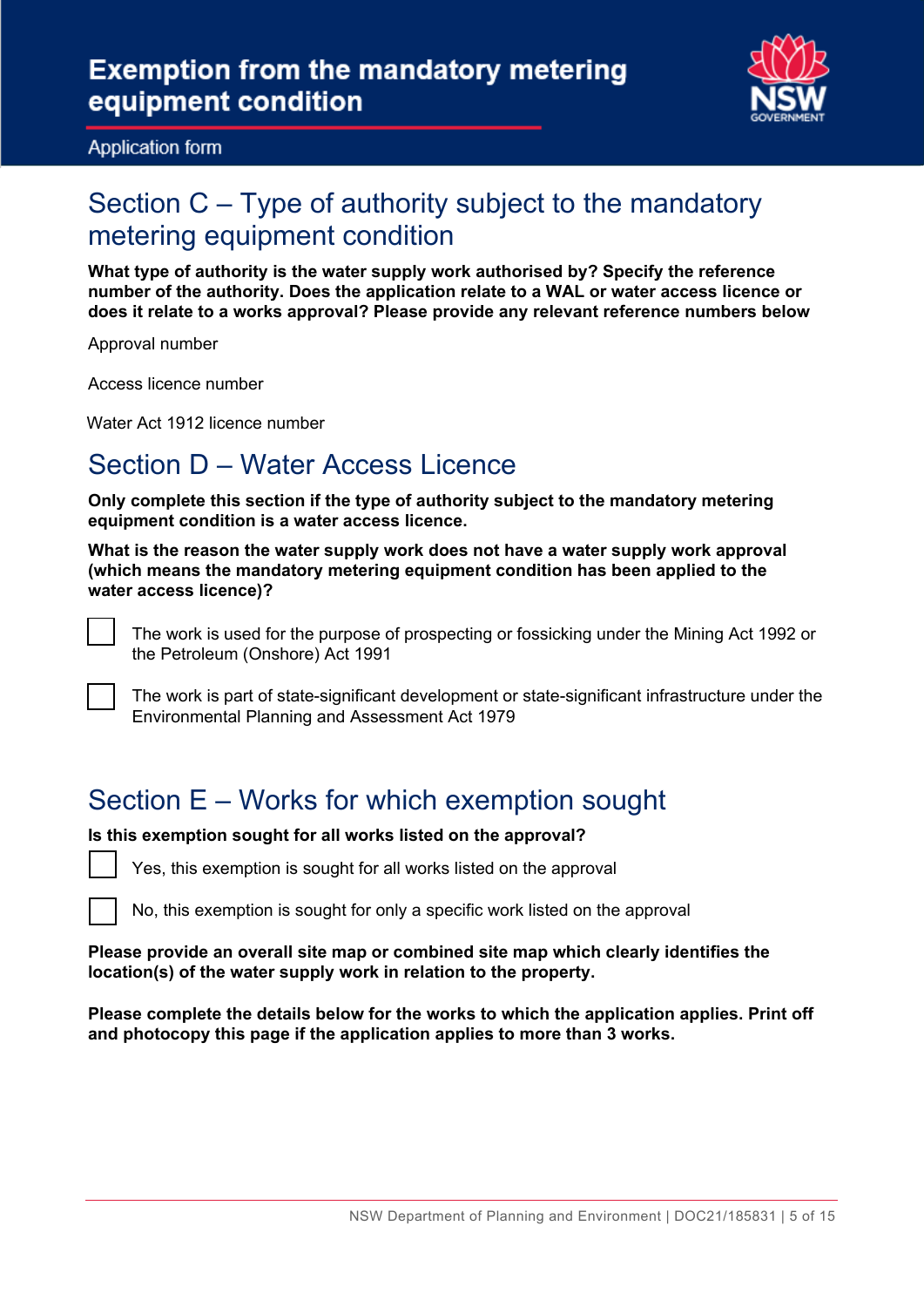## **Exemption from the mandatory metering equipment condition**



#### Application form

#### Work 1

Work number on Statement of Approval:

| Property name (if applicable): |  |
|--------------------------------|--|
|                                |  |

Authorised work (for example 1,200 mm diversion pipe, 1 x 150 mm mixed flow pump):

Installed work if different to authorised work:

Lot/DP:

GPS coordinates (in decimal degrees):

Type of water supply works

Diversion pipe/s

Other:

Provide site photos and diagrams to illustrate the current infrastructure arrangements.

| Site photos attached           |     |    |
|--------------------------------|-----|----|
| Site diagram attached          |     |    |
| Is the work currently metered? | Yes | No |

Description of current infrastructure arrangements (including existing metering if applicable) and how the infrastructure is used, for example "this is the main lift pump used to pump river water into the on-farm distribution channel, and the water taken is currently measured using…'

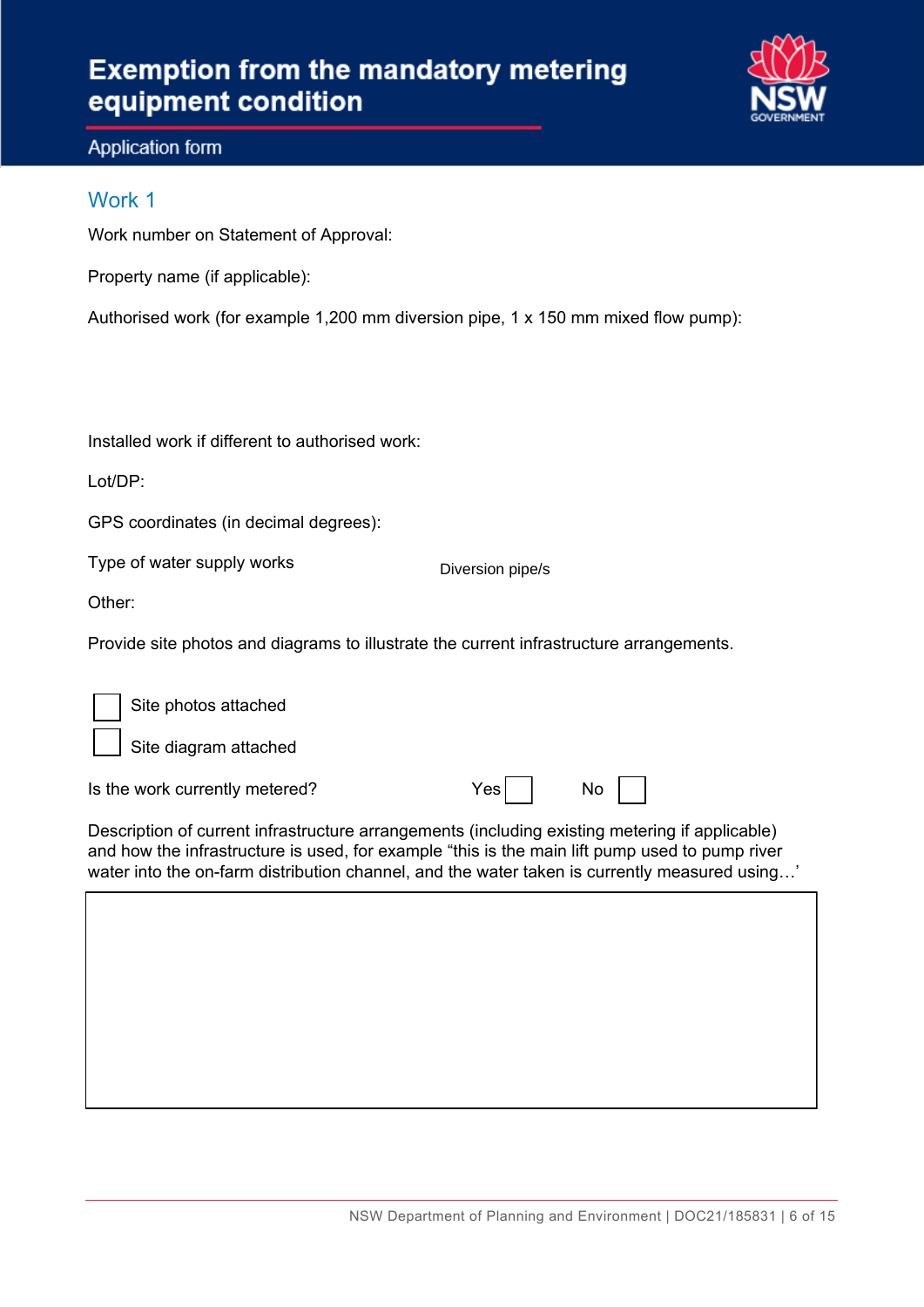

#### Application form Application form

#### Work 2

Work number on Statement of Approval:

| Property name (if applicable): |  |
|--------------------------------|--|
|                                |  |

Authorised work (For example 1,200 mm diversion pipe or 1 x 150 mm mixed flow pump):

Installed work if different to authorised work:

Lot/DP:

GPS coordinates (in decimal degrees):

Type of water supply work/s

Diversion pipe/s

Other:

Ξ

Provide site photos and diagrams to illustrate the current infrastructure arrangements.

Site photos attached

Site diagram attached

Is the work currently metered  $\parallel$  | Yes | | No

 Description of current infrastructure arrangements (including metering if applicable) and how they are used, for example "this is the main lift pump used to pump river water into an on-farm distribution channel, it is water take is measured currently using…'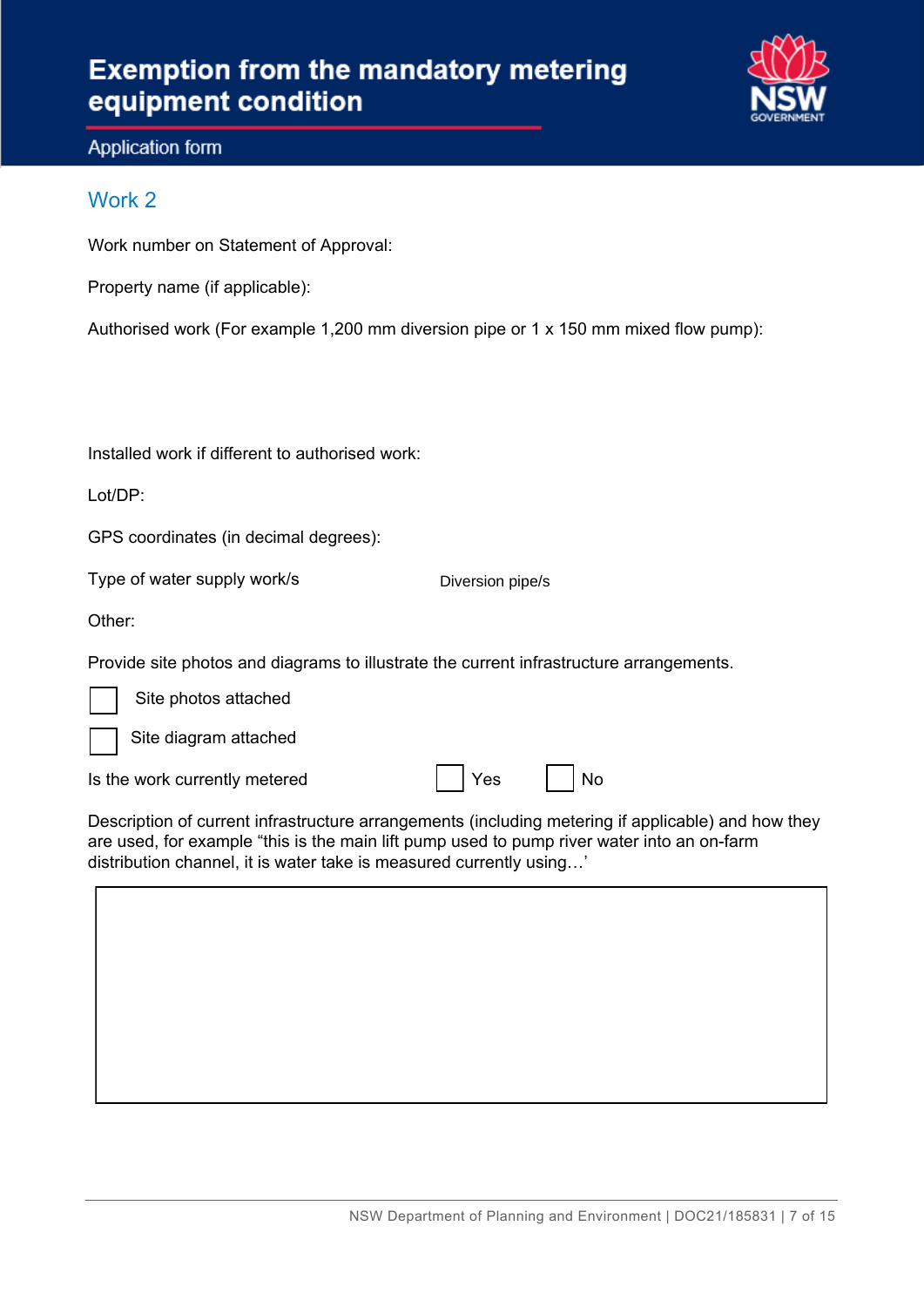

## Application form Application form Work 3

Work number on Statement of Approval:<br>Property name (if applicable):

| Property name (if applicable): |  |  |
|--------------------------------|--|--|
|--------------------------------|--|--|

Authorised work (For example 1,200 mm diversion pipe or 1 x 150 mm mixed flow pump):

Installed work if different to authorised work:<br>Lot/DP:

GPS coordinates (in decimal degrees):

Type of water supply work/s

Diversion pipe/s

Other:

I

I

Provide site photos and diagrams to illustrate the current infrastructure arrangements.

Site photos attached

Site diagram attached

Is the work currently metered Yes No

Yes J

 distribution channel, it is water take is measured currently using…' Description of current infrastructure arrangements (including metering if applicable) and how they are used, for example "this is the main lift pump used to pump river water into an on-farm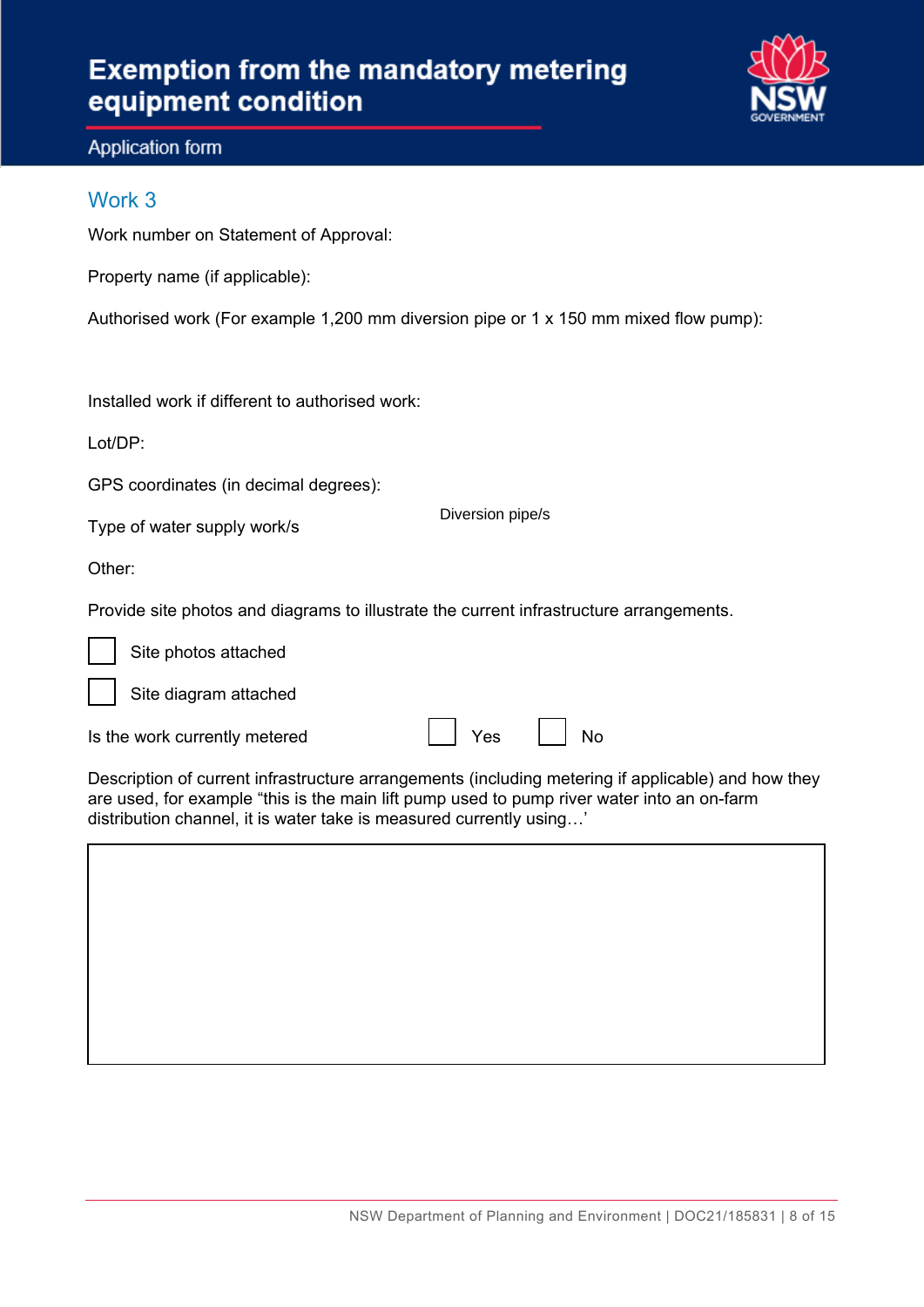

Application form

# Application form<br>Section F – Reason/s an exemption is requested

 **Please indicate which circumstance/s applies to your work/s, and provide the supporting information required:** 

Circumstance which applies to your work:

Compliant equipment is not available

Provide evidence from a duly qualified person that there is no metering equipment available in the marketplace that is able to accurately measure water taken through the works in accordance with all of the metering requirements and specifications. This does not include where compliant metering equipment has been ordered but has not been supplied or installed.

Not possible to meet ongoing post-installation validation and accuracy testing requirements Provide evidence from a duly qualified person that it is possible for compliant metering equipment to be installed in relation to the work, but physically impossible to meet ongoing post-installation validation and accuracy testing requirements associated with that equipment.

Not feasible to re-engineer or alter existing works Provide an explanation and supporting evidence from a duly qualified person about the existing infrastructure (pumps, delivery pipes, channels), which indicates it is fit for purpose and it would not be feasible to re-engineer or alter the existing works or surrounding

#### Other reason

Provide details and a statement or evidence to demonstrate this circumstance

infrastructure to accommodate a compliant meter.

A duly qualified person is a person with the qualifications, skills and experience to work on metering equipment, as described in Attachment E [of the NSW Non-Urban Water Metering Policy.](https://www.industry.nsw.gov.au/__data/assets/pdf_file/0016/312361/NSW-non-urban-water-metering-policy.pdf)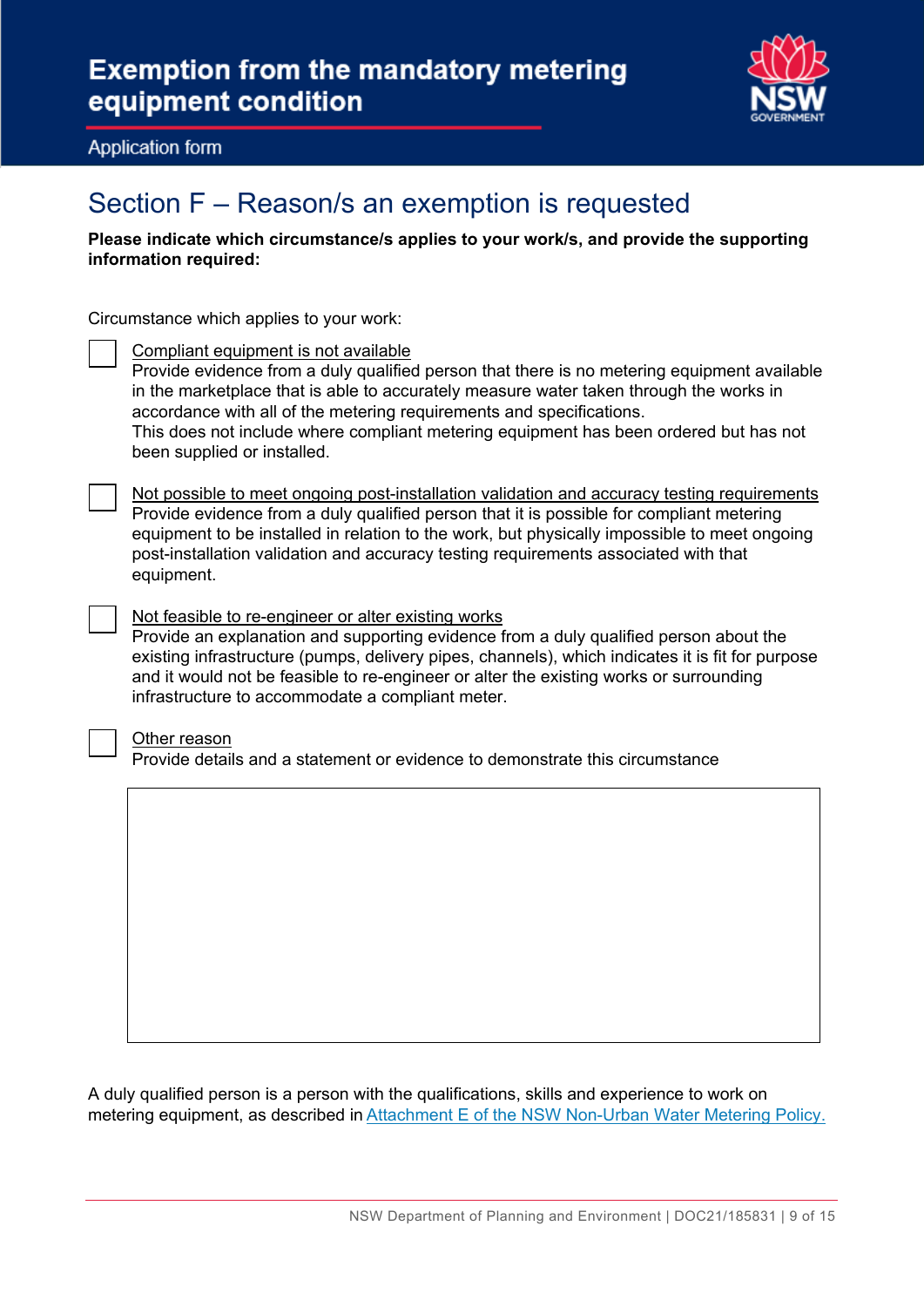

#### Application form

## method provided by a duly qualified person Section G – Proposed alternate metering or measurement

**Subject to assessment, an exemption may be granted with conditions which require an alternative metering or measurement method to be used to calculate the volume of water taken by the work.** 

#### **If an exemption is granted, do you propose to use an alternative metering or measurement method?**

I have a proposed alternative metering or measurement method which I am seeking approval for.



I do not have a proposed alternative metering or measurement method. (Go to section H)

#### **If the application relates to multiple works, are different metering or measurement methods proposed?**

 $\overline{\phantom{a}}$ Yes

|--|

 attach them to this form. \*If you answered 'Yes', please photocopy or print multiple copies of Section G, complete these and

#### Details of proposed alternative metering or measurement method

#### **Which authorised work does this proposed metering or measurement method apply to?**

\_\_\_\_\_\_\_\_\_\_\_\_\_\_\_\_\_\_\_\_\_\_\_\_\_\_\_\_\_\_\_\_\_\_\_\_\_\_\_\_\_\_\_\_\_\_\_\_\_\_\_\_\_\_\_\_\_\_\_\_\_\_\_\_\_\_\_\_\_\_\_\_\_\_\_

#### **Describe the proposed alternative metering or measurement method**

Metering system type:



Closed conduit



Open channel system



Manufacturer of meter

Meter type and model

Pattern approval certificate number (if applicable)

Meter size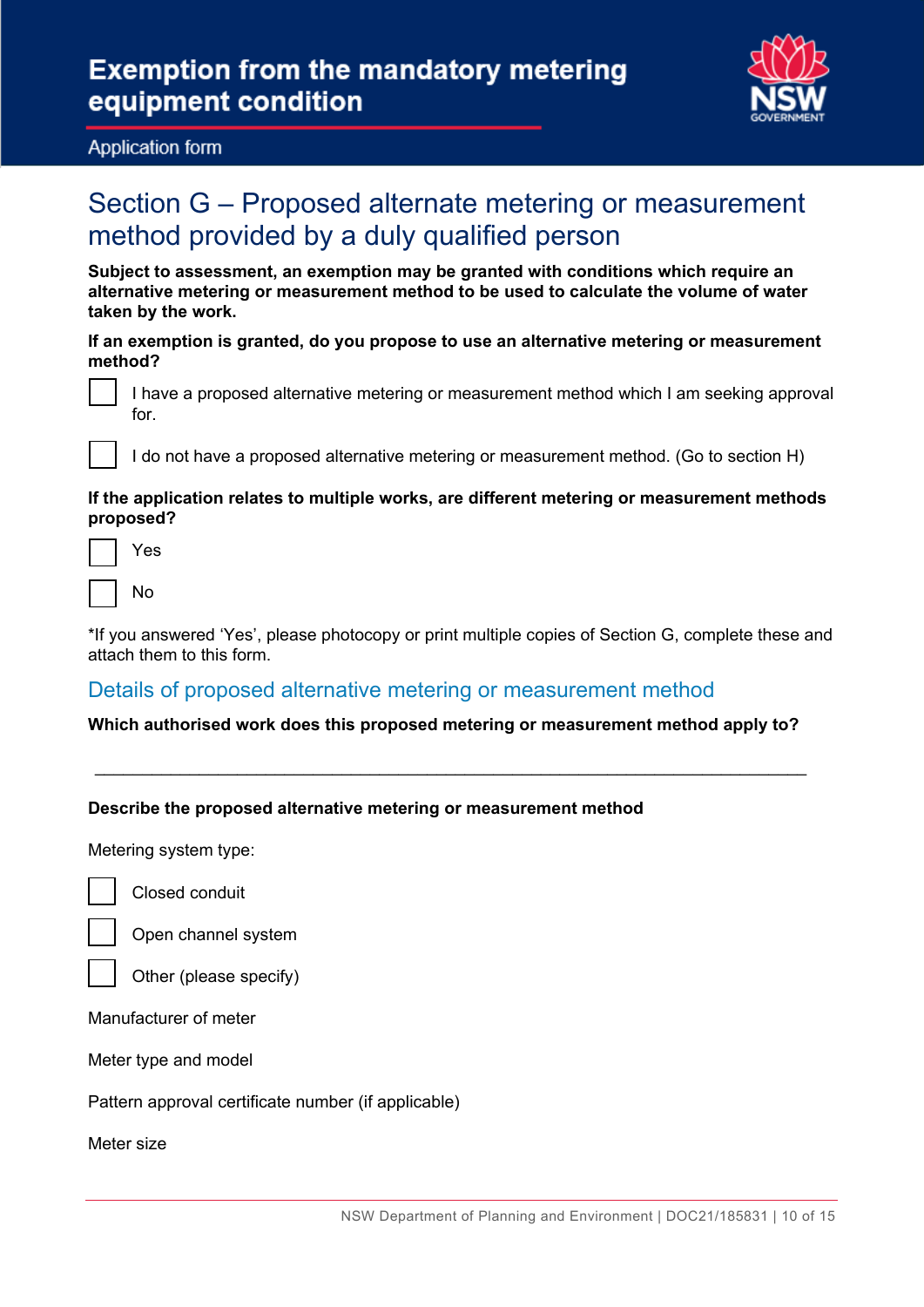

Application form Application form

#### Pipe size

Provide diagram showing site design of proposed metering solution



Site diagram attached

Provide the proposed GPS location of the meter or measurement device (Datum GDA94) or provide a site map which clearly shows the location of the meter or measurement device in relation to the water supply work.

Expected maximum permissible error of the proposed alternative metering equipment or measurement method upon installation and commissioning as advised by your duly qualified person (+/-%).

Is telemetry required by Schedule 8 of the Regulation?

I Yes

I

No

No, but will be installed to the specified standard (voluntary uptake)

LID type (local intelligence device)

Provide any other details about the proposed alternate metering or measurement method. For example, if it is possible for compliant metering equipment to be installed in relation to a work, but physically impossible to meet ongoing post-installation validation and accuracy testing requirements associated with that equipment, provide details of the proposed ongoing validation program.

Provide the name and contact details of the duly qualified person and their Certified Meter Installer (CMI) number.

Name

Company (if applicable)

Phone number

Email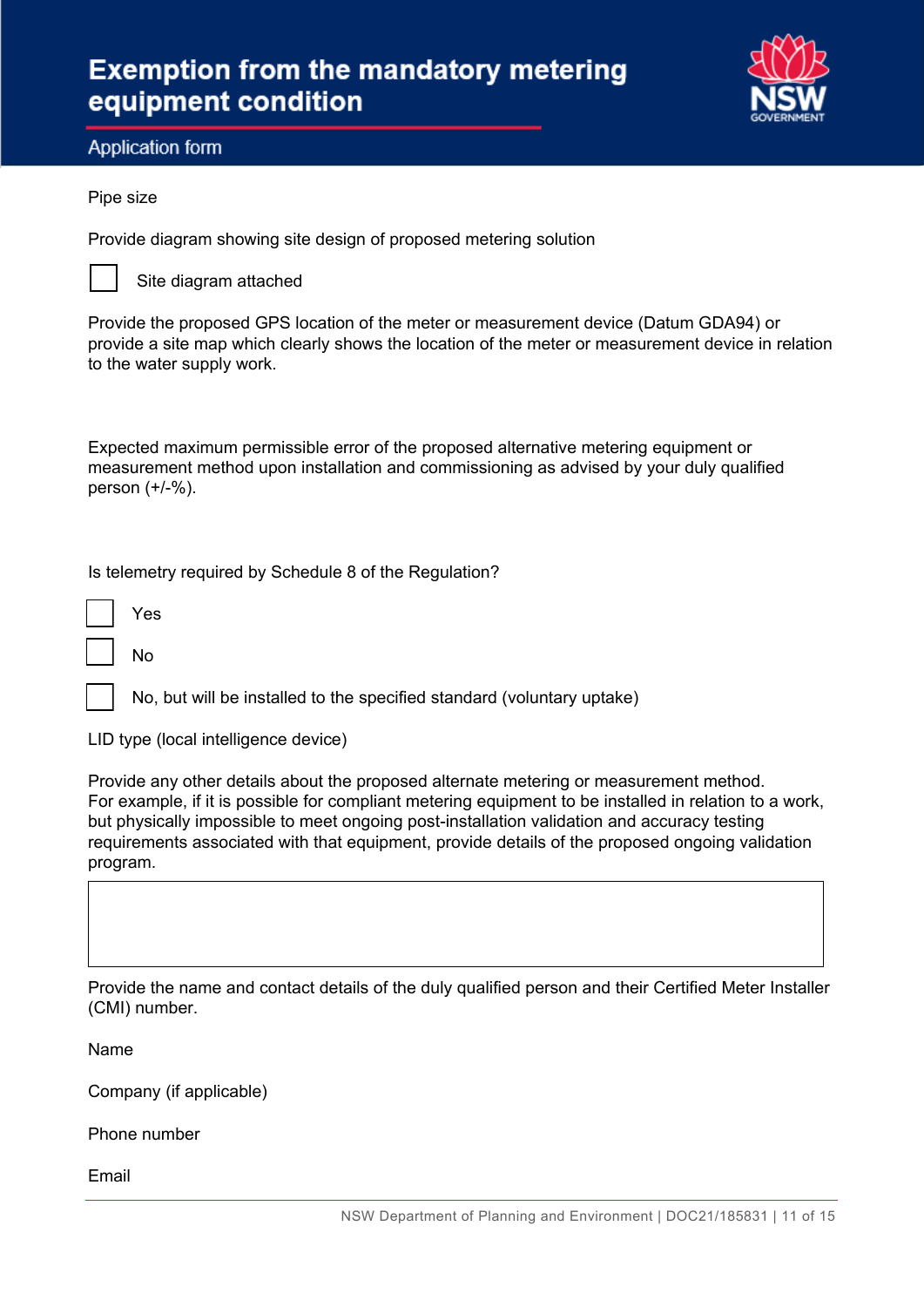

#### Application form

#### Section H - Declaration and application

 **All applicants (authority holders) must sign this declaration. If there is not enough space, please photocopy or print multiple copies of Section H.** 

I/We, the undersigned applicants, acknowledge and agree:

- a) that I/We make an application for an exemption from the mandatory metering equipment condition as described in this application
- b) that this application will be determined in accordance with the *Water Management Act 2000*  and any associated regulations or guidelines as in force from time to time, and that no right or entitlement shall arise pending determination of this application and that any such determination may be subject to conditions
- c) that the authorised contact person (where applicable) is authorised to act for and on my behalf in relation to any aspect of this application unless otherwise notified to us, and that the department will rely on information provided by the authorised contact person in its consideration of this application
- d) that the Crown in right of the State of New South Wales, including the department and its officers, employees, agents and successors ('the State'), accepts no liability in relation to any action, proceeding, claim, demand, cost, loss, damage or expense (including reasonable legal costs or expenses) arising directly or indirectly as a result of or in connection with this application or any act or omission of the State in connection with this application and I/we hereby agree to release and indemnify the State from and against any such action, proceeding, claim, demand, cost, loss, damage or expense to the fullest extent permitted by law
- employees, agents and successors ('the State') will rely on such information e) that all information contained in this application is accurate, true and complete and that the Crown in right of the State of New South Wales, including the department and its officers,
- f) that the State does not provide any legal, financial or technical advice in connection with this application and that any such advice, if required, is to be obtained independently
- g) that details about any exemption arising out of this application will be recorded in the publicly available Water Register as conditions on any authority pursuant to the *Water Management Act 2000*
- h) that if this application is incomplete it may not be accepted
- i) that more information may be requested if it is considered that it would be relevant to the consideration of this application.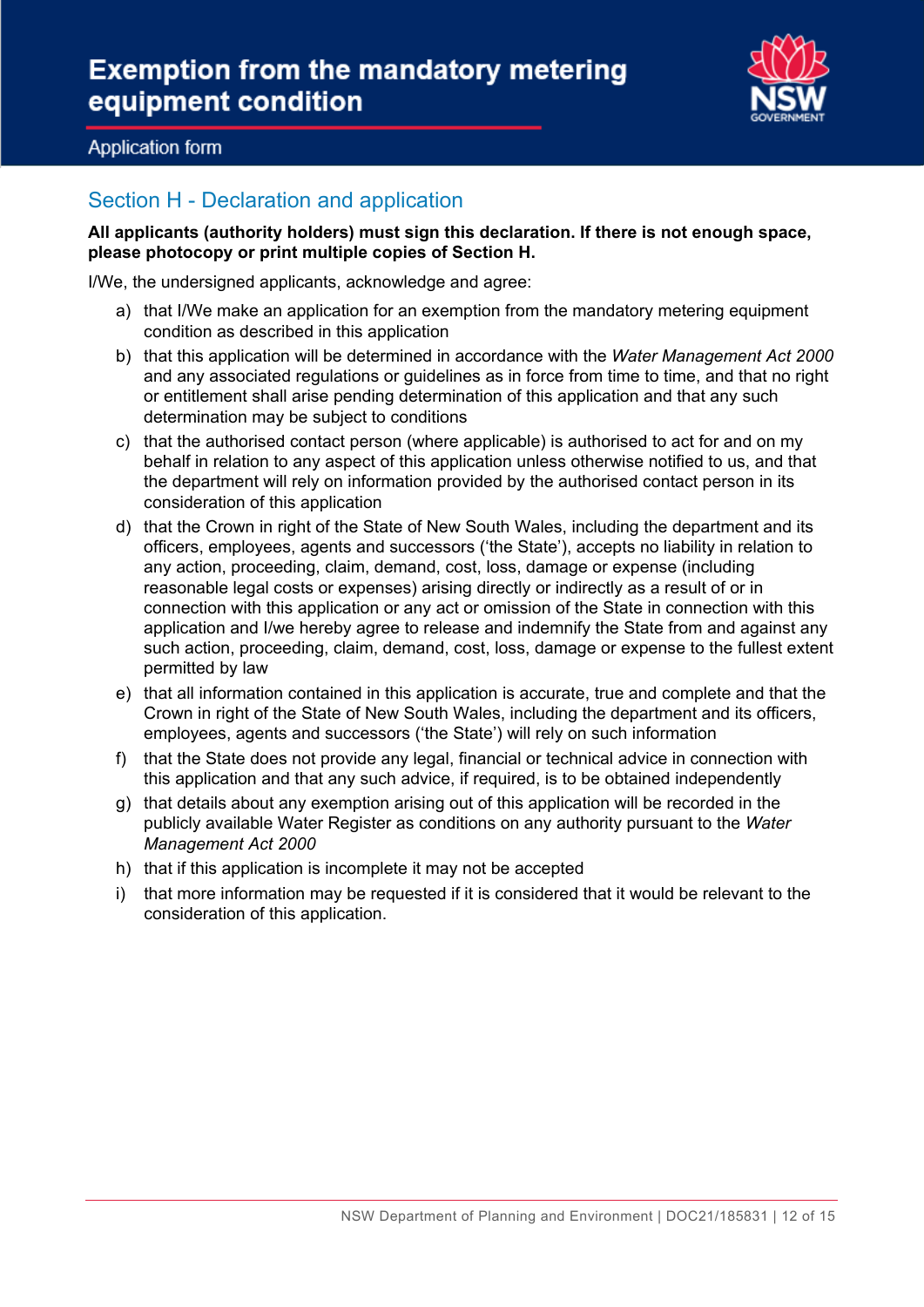

#### Application form

### For applications made by individuals

### Applicant 1

Name

**Signature** 

Date

#### Applicant 2

Name

**Signature** 

Date

### Applicant 3

Name

**Signature** 

Date

### Applicant 4

Name

**Signature** 

Date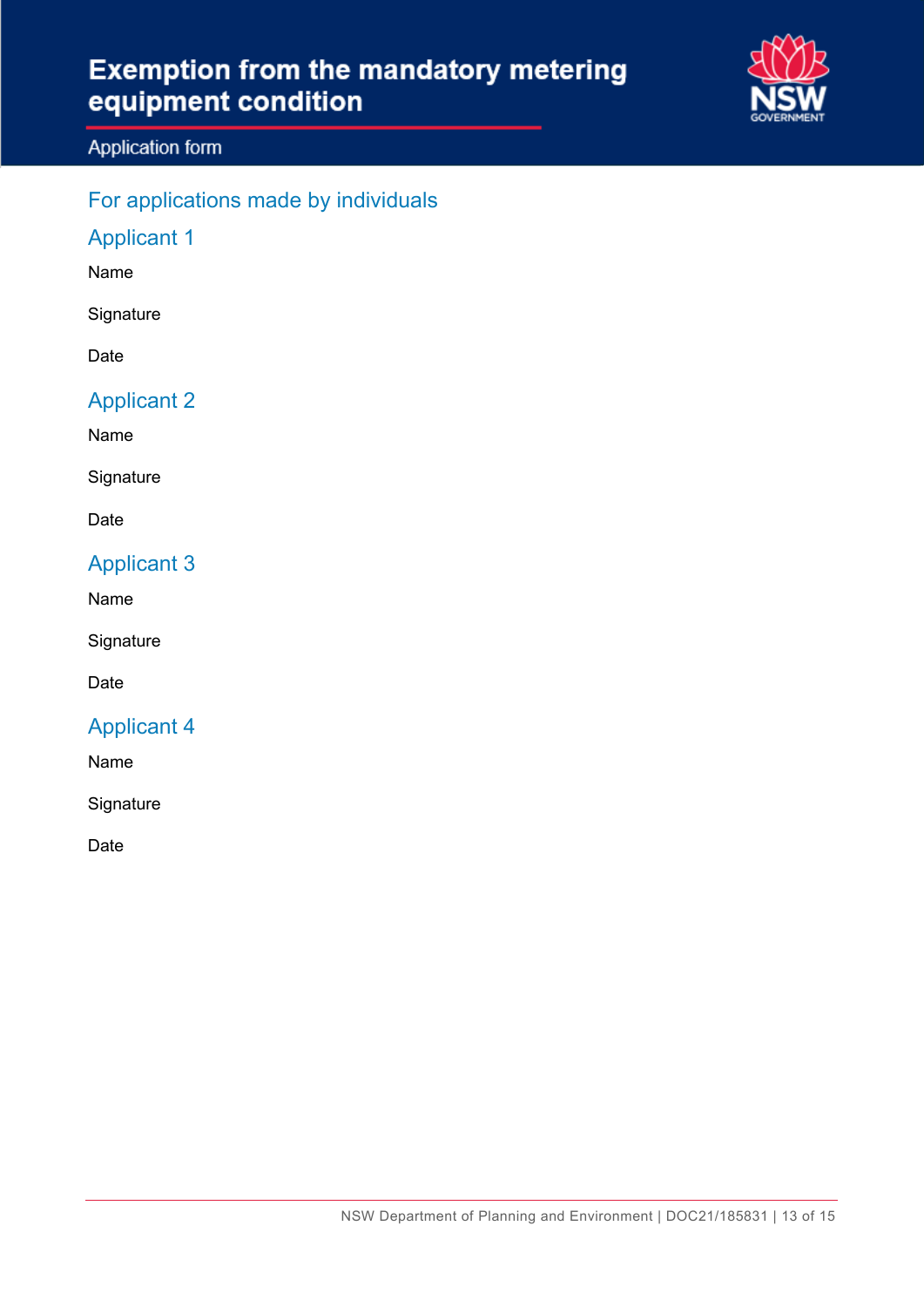

#### Application form

#### For applications made by a corporation

For applications made by a corporation: Executed for and on behalf of the applicant in accordance with section 127 of the *Corporations Act 2001 Cth* (if a company) or by the duly authorised officer (for other types of corporation):

Name of corporation

Position of signatory

Name of signatory

**Signature** 

**Date** 

Position of signatory

Name of signatory

**Signature** 

**Date** 

 $\overline{\phantom{a}}$ 

I/We have included the following supporting information:

ASIC search attached

#### Section I – Pre-submission checklist

#### **In order to assist with your application processing please ensure you have completed or attached all of the following:**

  $\overline{\phantom{a}}$  $\overline{\phantom{a}}$  $\overline{\phantom{a}}$  $\overline{\phantom{a}}$  $\overline{\phantom{a}}$ All details of authority holders and the contact person for the application All applicants have signed the application All details of the works requested for the exemption A map of the works and their location Site photos and site diagrams attached where relevant An explanation as to why the exemption is required